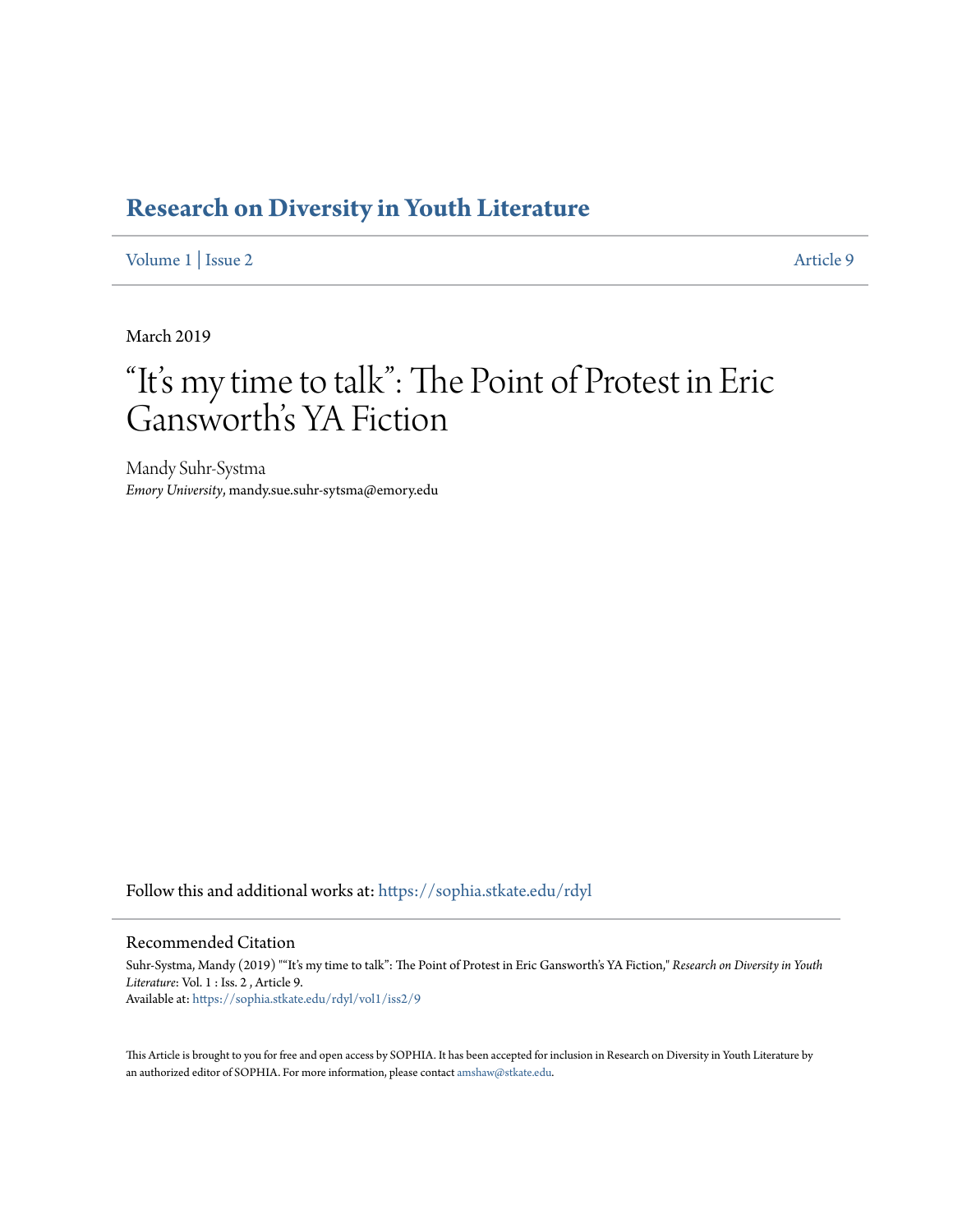Eric Gansworth's interconnected young adult novels *If I Ever Get Out of Here* (2013) and *Give Me Some Truth* (2018) are set in the mid 1970s and early 1980s, respectively, on and around the Tuscarora Indian reservation where Gansworth, an enrolled member of the neighboring Onondaga nation, grew up. As they focus on the experiences of their young Tuscarora narrators, both novels portray the limited external effects and profound internal impacts of their antiracist and anticolonialist activism.

In *If I Ever Get Out of Here*, the narrator/protagonist, Lewis, stages a one-person protest when, after months of daily pummeling by racist bully Evan Reiniger, he refuses to return to school until the administrators do something to stop the abuse. Eventually, they do. But the victory rings hollow for Lewis both because the school only budges when a White family gets involved and because the bully's "punishment" is paid "vocational training" at his father's company (246). In contrast, had the White family not intervened, the school would have sent the truant Lewis to a reformatory (246). Before launching his protest, Lewis thinks, "I could believe all I wanted that offering a reasonable explanation to someone in power would set the world right, that rules were in place so everyone was treated equally. But the truth was, no one was ever treated all that equally," and the influence of the Reinigers, big financial boosters of the school, "was as real as the influence the sun had over all the planets, keeping them in their orbits" (224). While Lewis escapes his daily beatings, the systemic inequality shaping his universe remains in place.

*Give Me Some Truth* further illuminates that inequality by revealing additional disparities between Lewis's and Evan's families. We learn, for instance, that Evan's uncle Jim used his connections to dodge the Vietnam draft and secure a good maintenance job with the school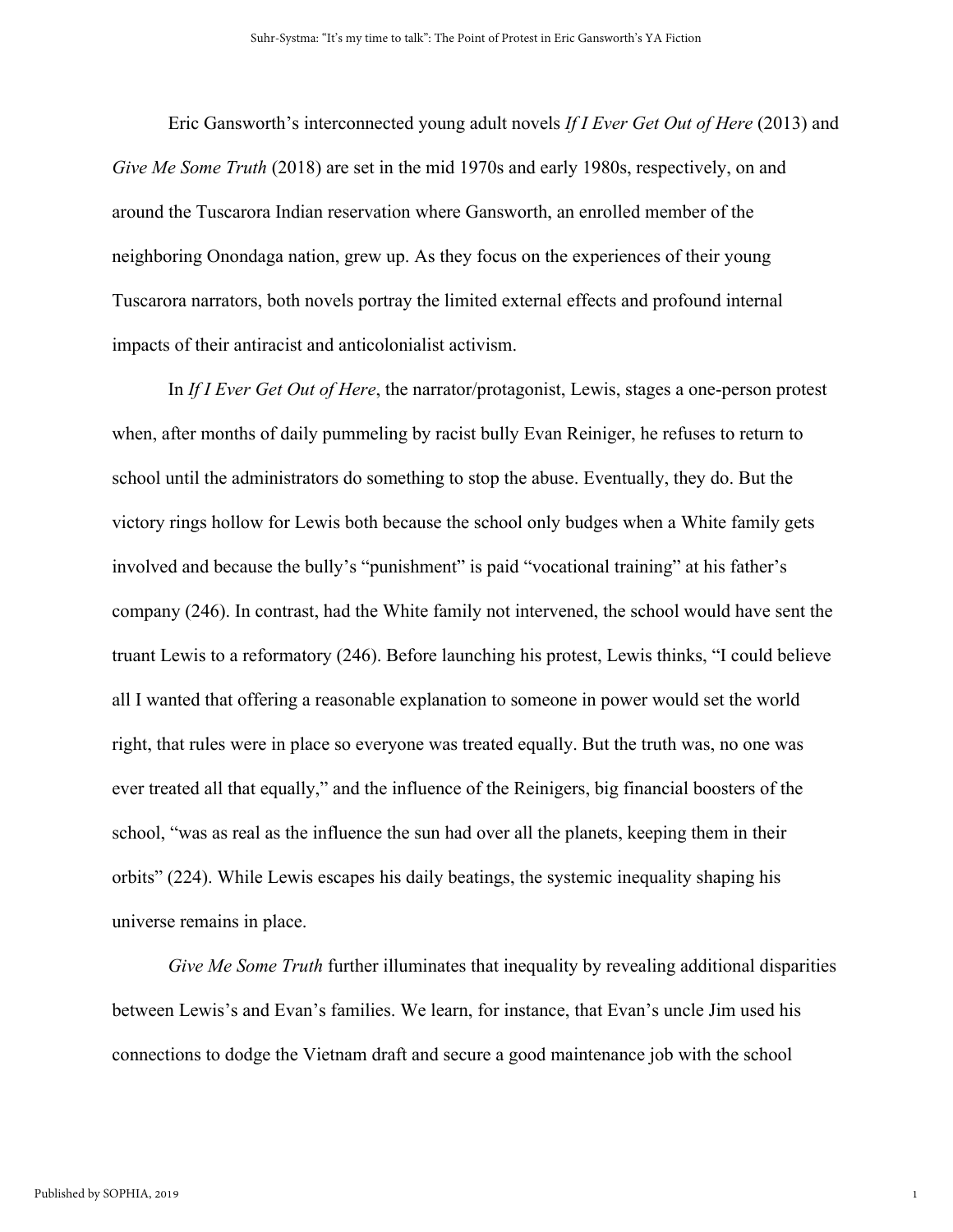district; Lewis's uncle Albert, by contrast, was drafted into the war and, upon returning from combat, scrambles for odd jobs as a handyman to supplement his meager disability check.

*Give Me Some Truth* is alternately narrated by Lewis's friends/bandmates Carson and Maggi. In this novel, high school senior Carson is the one who initiates a protest against a well-connected racist bully, namely the White owner of a local restaurant. Giorgio "George" Custard dresses up like General Custer and refuses service to American Indians at his diner, Custard's Last Stand. Inspired by his older brother and his reading—including Vine Deloria Jr.'s book *Custer Died for Your Sins* (1969) and the Mohawk newspaper *Akwesasne Notes*— Carson recruits dozens of Tuscarora adults to join him in a peaceful protest at the restaurant.

Carson's protest, like Lewis', largely fails to change the White individuals and institutions it targets. Newspaper coverage of the protest—which, despite Carson's careful plan, turns violent on both sides—leads to Custard losing his vendor table at the school's Battle of the Bands event, but it also leads Carson's home economics teacher and Custard's wife, Mrs. Marchese, to fail Carson, thereby disqualifying him from the music competition and derailing his graduation. Mrs. Marchese eventually changes her mind about failing Carson, too late for him to participate in the Battle of the Bands but in time for him to graduate; however, again paralleling Lewis's situation, it takes the intervention of a White character to change Mrs. Marchese's mind and Carson's fate. That White character is Evan's uncle, Jim.

Jim, like Evan and Custard, is a consistent jerk. He does not use his privilege to confront Mrs. Marchese about her unfair treatment of Carson out of a new commitment to equity. Rather, to put it in Carson's crude words, he is "trying to get into Maggi's pants" (362). The thirty-something Jim meets and initiates a semi-secretive relationship with the fifteen-year-old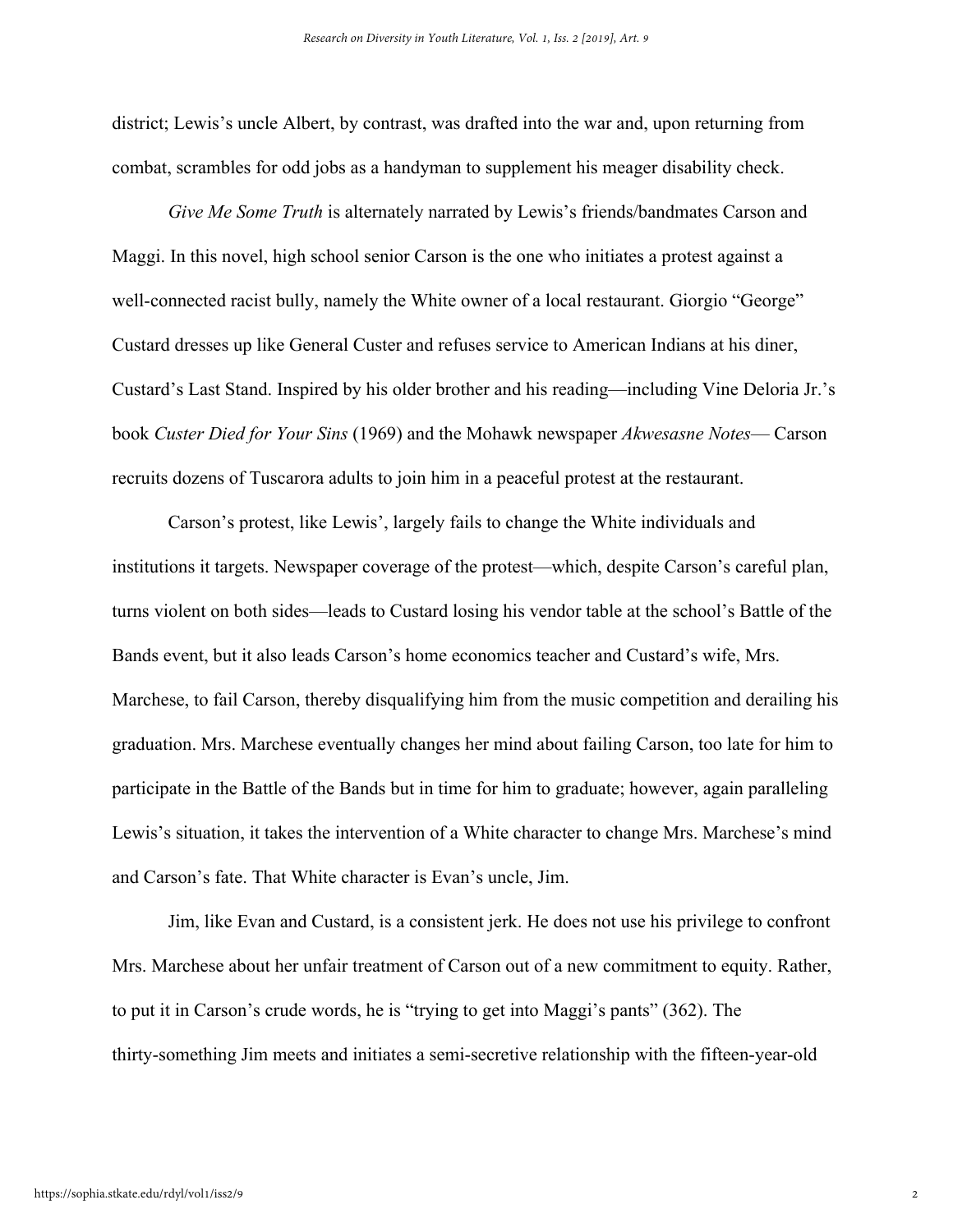Maggi early in the novel after she joins Lewis in working as a student employee for the school's maintenance crew. Since Carson and Lewis are Maggi's friends, Jim thinks helping Carson out with Mrs. Marchese and letting up on his bullying of Lewis at work (he had picked up where his nephew Evan left off) will help him in his quest to convince Maggi to give him her virginity.

Unlike Lewis and Carson, Maggi does not stage a "protest" as that term is typically understood. Instead, throughout *Give Me Some Truth,* she marshals a series of interpersonal protests—targeting her mom, Carson, and, eventually, Jim—that challenge the boundaries with which others confine her. She protests her mother limiting her artistic expression to traditional beadwork tourists will buy at the family's vendor table, first by sketching "new interpretations of our Traditional art" and later by actually creating that art, using photography and fabric along with scrap beads and wood (17). She even convinces her mom to display her work. Maggi also protests Carson's high opinion of himself, and is at least somewhat successful on this front, too, helping Carson to see the arrogance behind his assumption that Maggi is attracted to him and the way he expects more of Lewis than he gives in the boys' friendship. Maggi's protest against Jim has more mixed results. We are just five pages from the end of *Give Me Some Truth* when she breaks off that relationship, having finally come to see Jim's manipulative exploitation for what it is. She's victorious in that she escapes a toxic relationship, but she has not, as far as we can tell, changed Jim, who is likely to keep capitalizing on his privilege, keep up his bigoted workplace banter, and keep preying on Native girls who he likes "young, dumb, and looking for fun" (282).

By the end of *Give Me Some Truth*, Jim hasn't changed, the Reinigers haven't changed, Custard hasn't changed, the school hasn't changed, and the vast majority of White folks in the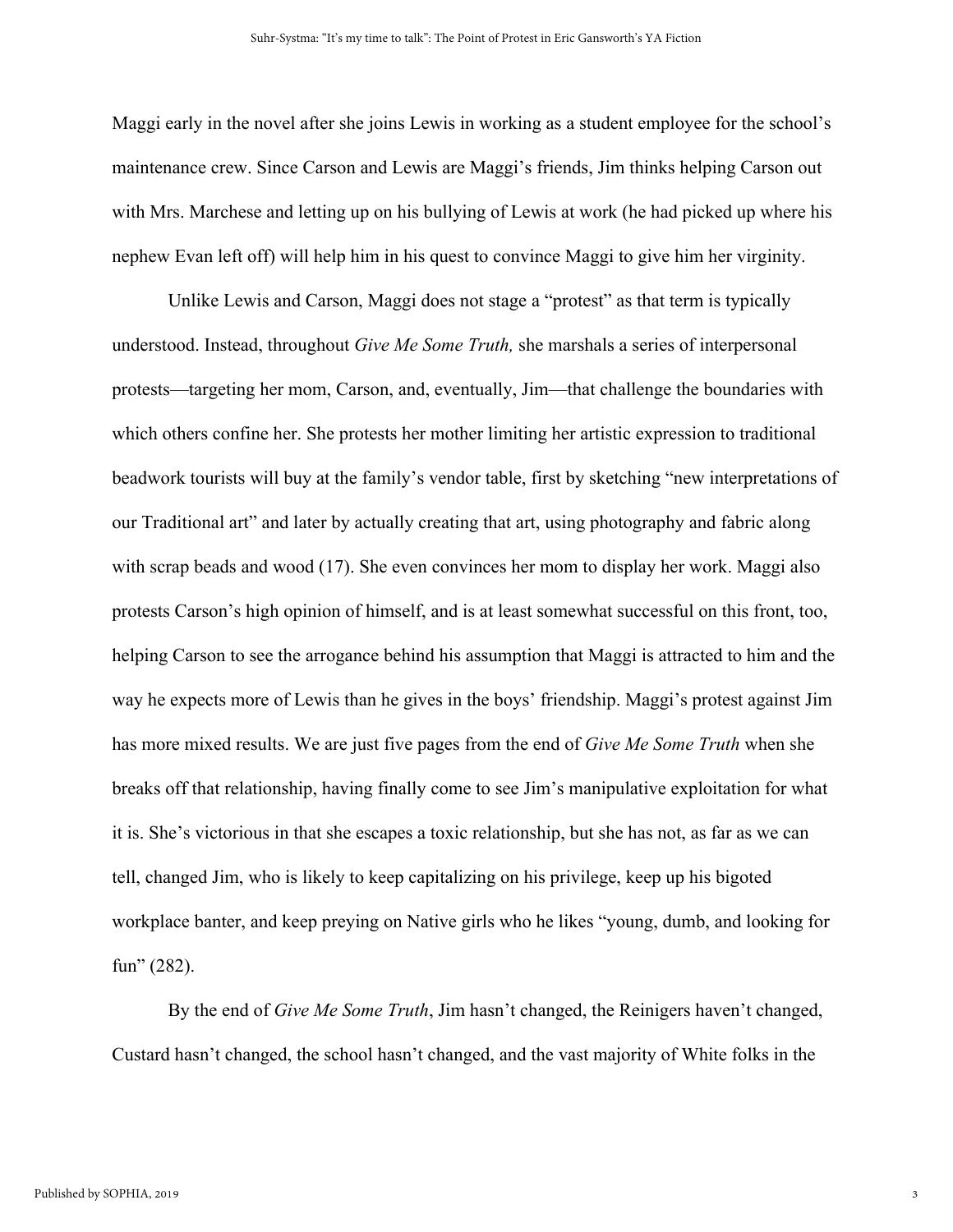area haven't changed. During his confrontation with Mrs. Marchese, Carson thinks that rather than being bothered by Custard's overt racism, starkly exposed in the newspaper coverage of the protest, his customers will probably consciously choose to identify with it. Carson is right. At the end of the novel, Custard's business is booming, emblematic of the explicit and implicit racism that remains a central pillar of the economic, educational, and governmental institutions along with the interpersonal relationships of this universe. To return to Lewis's metaphor, the planets remain in their orbits, kept there by the influence of those in positions of power and the ideology of settler logic and White supremacy undergirding that influence.

Why do Gansworth's YA novels depict failure? Scholars of American Indian history often talk about the period in which these books are set as a time of relative success, with the activism of the American Indian Movement and other Red Power groups leading to several legislative and legal victories for Indigenous self-determination (Calloway; Fixico; Gover). So why not let Lewis, Carson, and Maggi in on these hard-won victories of their real-life historical counterparts?

The novels themselves suggest two answers to this question. First, showing failure highlights the need for an ongoing fight. All of those historic victories of the late twentieth century, while important, were limited. The colonial governments of the United States and Canada have only ever *partially* recognized Indigenous sovereignty when they have recognized it at all. *Give Me Some Truth* gives us the truth that racism and colonialism are still the predominant reality in 1977, 1980, and 2018. As Carson says in his protest recruitment speech, "There's all kinds of places like Custard's" and "it doesn't end there" (248-49). He lists Columbus Day, the "Founding Great White Fathers" lie, the "silence about our almost being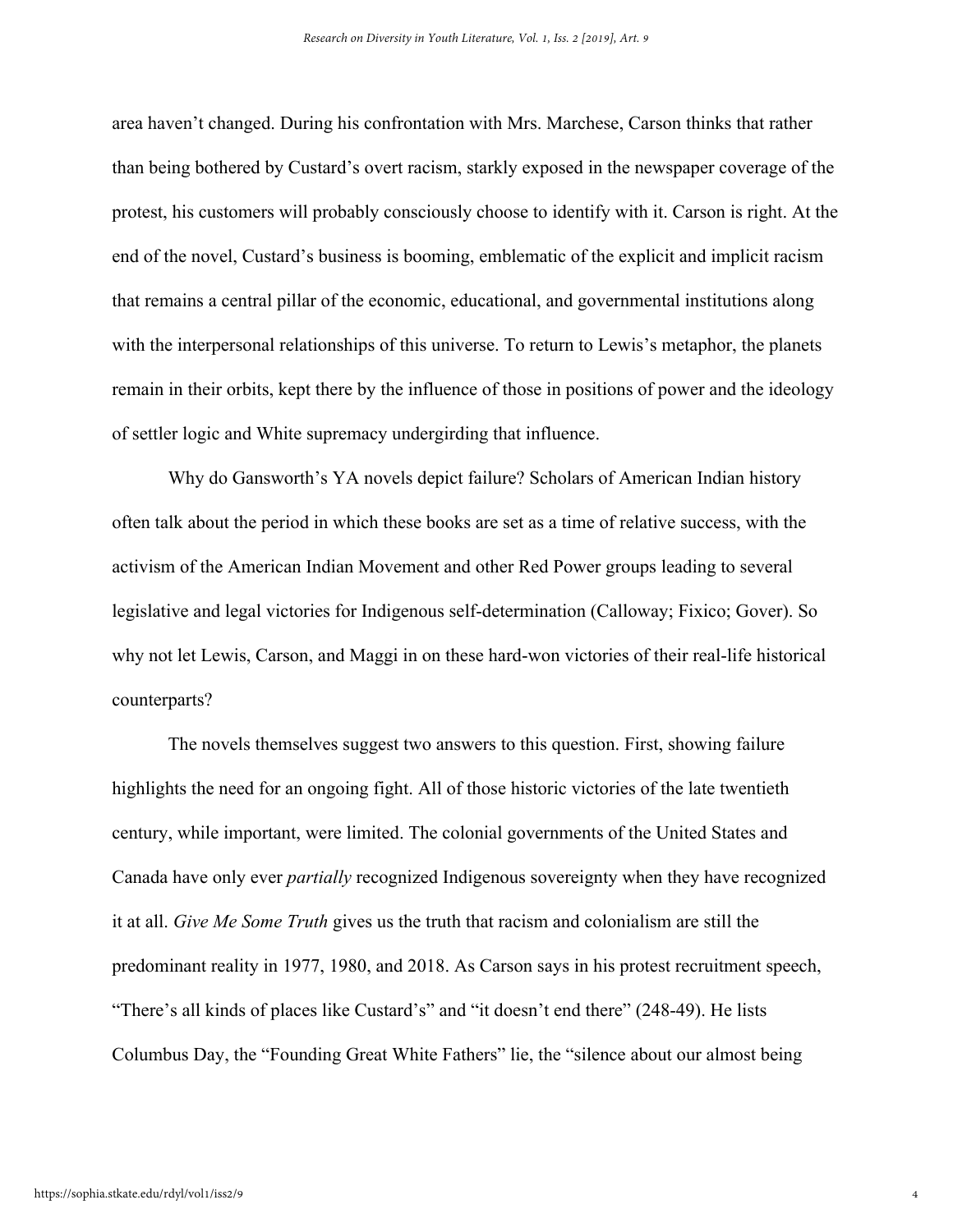wiped off the face of this planet," and "the Boarding Schools" (249). And, he observes, "We live on a reservation, where the government still tries to find ways to make us disappear" (250). The connections he draws underscore the pervasiveness of colonialism.

Lewis draws similar connections across time in *If I Ever Get Out of Here*, thinking, once Evan has begun his bullying campaign, "There was no way I could explain [to White school friends] what this panic was, that almost five hundred years of my people being wiped out by their people had found its way onto my doorstep at last" (196). Five hundred years of genocide cannot be overturned with a single protest. In reflecting that reality, I do not read Gansworth's YA titles as portraying protests as a waste of time. Instead, these novels suggest that it will take many protests, along with other tactics, to chip away at colonial reality. As Carson is inspired by the many protests he reads about in *Akwesasne Notes* and as his Tuscarora community is inspired by him, Gansworth's readers might be inspired by these books to join the necessarily ongoing fight as activists and allies. While colonialism and systemic racism hold fast, a few White characters in these books do actually come to recognize and begin to resist anti-Native racism. All of them are teenagers. The novels thereby suggest to their young non-Native readers that they not only can change themselves and work with Native people to change the system but that they had better do so because adults will not.

A second reason these novels may show protests failing to change White individuals and institutions is because they want readers to focus instead on the powerful changes the protests affect in the Indigenous protesters' own lives. In his book about American Indian intellectual traditions, Robert Warrior (Osage) encapsulates a key thread of Deloria's *Custer Died for Your Sins*: "The time was coming, [Deloria] predicted, when the politics of confrontation would have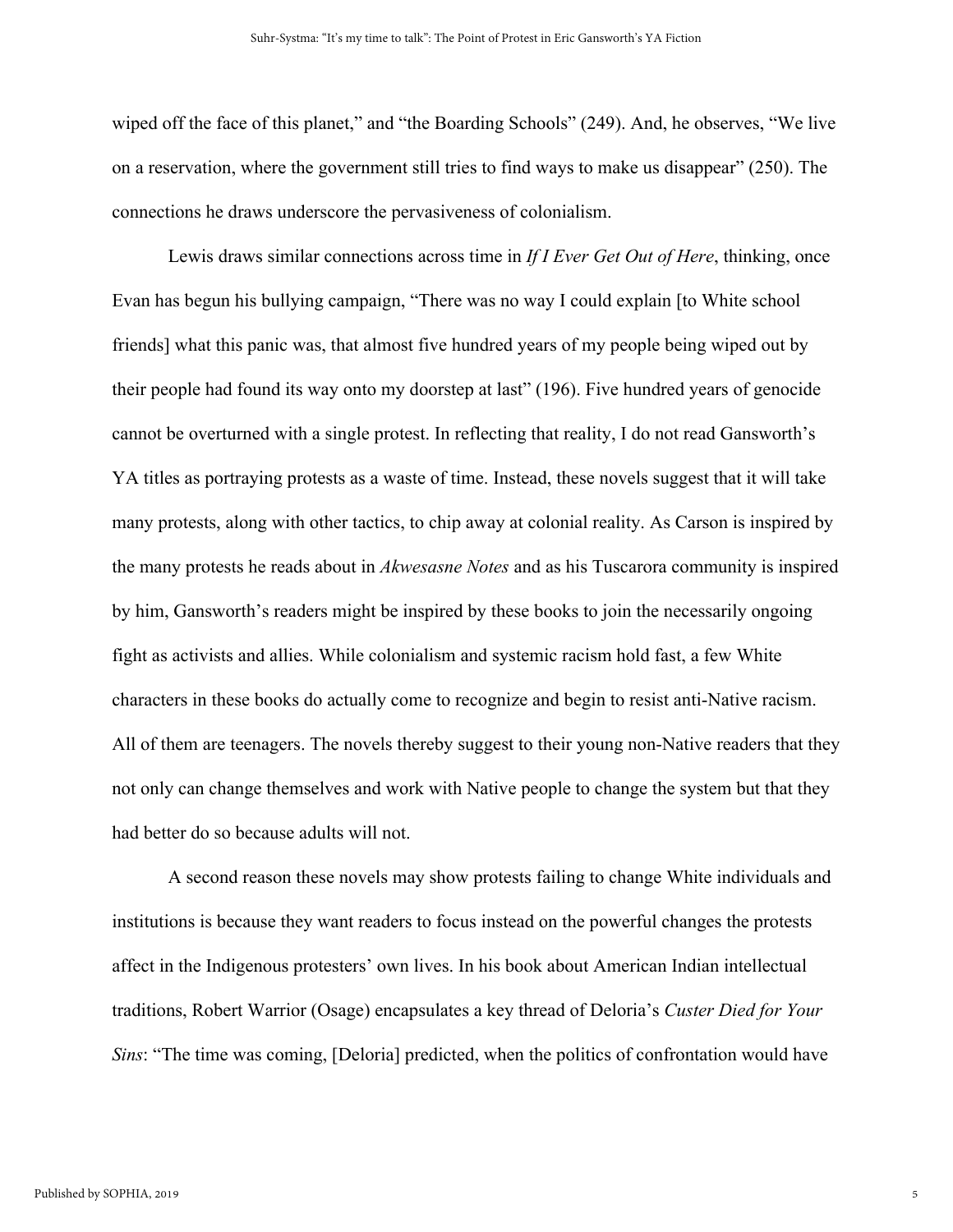to end and the work of building communities would have to begin" (Warrior 89). For Carson, external confrontation not only precedes but also enables internal renewal. He is built up personally and fosters rebuilding in his community through his protest. The political awakening (including via reading Deloria) that leads him to protest also leads him to recognize and resist his internalized racism (and his related comfort in being able to blend in as a "ChameleIndian") and his complicity in oppression, including his silence about Evan's abuse of Lewis and his own dad's abuse of his brother. For Carson's personal empowerment, the speech he gives to recruit people to protest seems as important as the protest itself. In that speech, after listing multiple forms of genocide, Carson gets "quieter," adding, "And sometimes… we help, by closing our eyes. We let them dismiss us. Erase us" (250). In saying this, Carson refuses to be dismissed any longer. This newfound pride in his Tuscarora identity and commitment to his Tuscarora community drive his actions from this point forward.

After Carson's protest, at the Battle of the Bands, Lewis, too, gives a speech—and sings songs—illuminating interconnected manifestations of colonial erasure and racism. He draws a direct line from Evan's bullying to Custard's violent racism to Mrs. Marchese's unfair punishment of Carson before he and his bandmates, minus Carson, launch into John Lennon's "Gimme Some Truth" (312-19). While Lewis performs for a different crowd, the mostly White audience gathered at the school for the event, he, like Carson, is empowered by speaking out. Lewis' performance seems unlikely to have a lasting impact on the White audience members. Some cheer, but others walk out, upset, Maggi speculates, because Lewis projects an image of the Statue of Liberty giving the middle finger to an Italian flag. This is one of Lewis's attempts to garner empathy from immigrant-descended audience members for Indigenous people who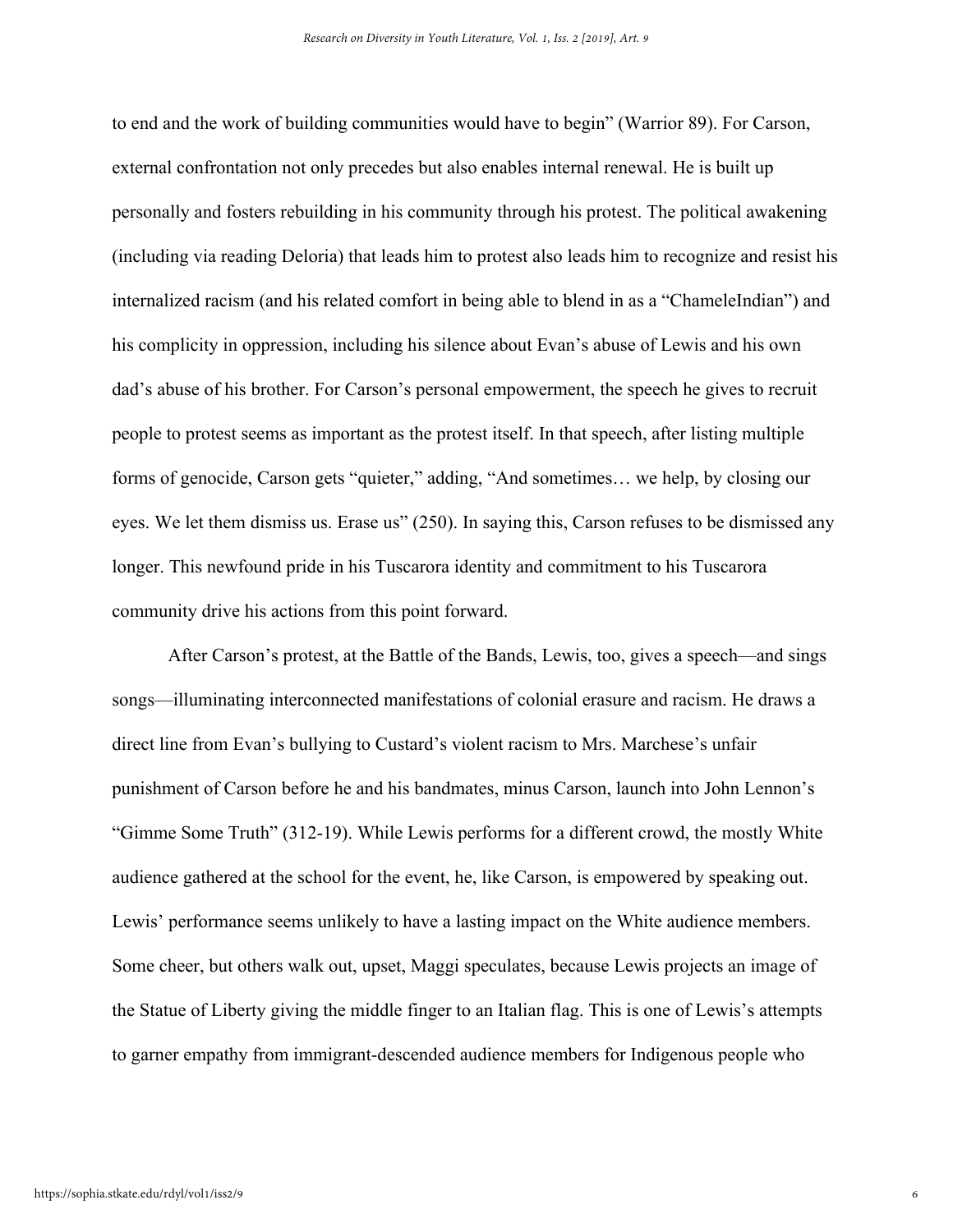face Custard's daily celebration of an infamous Indian killer (317, 320). Mrs. Marchese hears Lewis's speech, but it is Jim's intervention, not the speech, that changes her mind about failing Carson. The speech may not change the audience at all, but it changes Lewis dramatically. Both Carson and Maggi comment on how Lewis is more confident and courageous in his own skin after the performance than they have ever seen him before (378, 393).

Of Gansworth's three narrators, Maggi has the most to say about the difficult and empowering struggle to recognize, listen to, and speak her own voice. When she is finally about to break up with Jim, he starts to interrupt her, but she stops him: "'No,' I said, 'It's my time to talk'" (398). As she talks, her "inner voice" that has been getting louder and clearer in the final chapters of the novel gets more insistent yet, telling her "that a thirty-year-old guy *shouldn't* find a fifteen-year-old that interesting, no matter how mature she was" (399, emphasis in original). While she does not say these words aloud, she does become more assertive as she continues the conversation with Jim, thinking as she does, "my new voice" was "easier to access" (399). Maggi certainly has a voice at the start of *Give Me Some Truth*—a strong and sometimes sassy voice—but throughout the novel we see her moving toward a more authentic, self-reflective, and truly confident voice. She develops her voice by using it, expressing herself in a diary, in her multimedia visual art, and by singing and drumming in Carson's band. In the final scene of the novel, talking with Carson, Maggi thinks, "I liked being in a band with [Carson], the way I was able to find my own voice in it. And from now on, I'd have time to discover the range of that voice" (402). Maggi has space to explore and expand her voice because she is free from the centuries-old colonialism/patriarchy confines that structured her relationship with Jim, she is refusing to jump right into another potentially confining relationship with Carson, and she is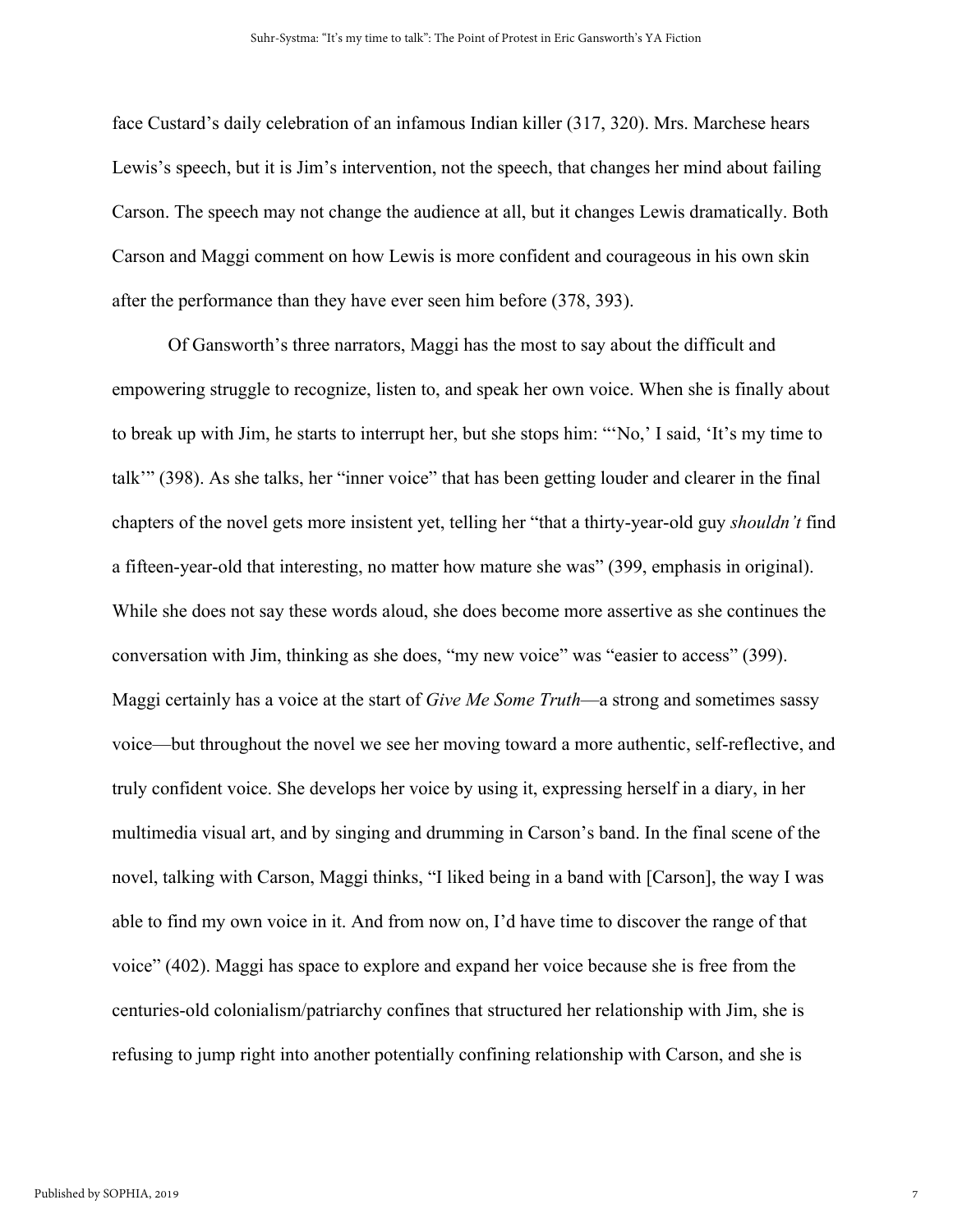committed to continuing her journey of self-expression through every avenue she can find. For Carson and Lewis as well as Maggi, personal decolonization is a long and multifaceted process. Maggi's self-reflection about this process can help Gansworth's young Indigenous readers join his characters in pulling away the layers of colonizing noise in order to find, listen to, and speak their empowered and empowering truths.

Gansworth's powerful fictional protesters have plenty of real contemporary counterparts. From protecting water and revitalizing language to calling out cultural appropriation and demanding justice for murdered and missing Indigenous women, Indigenous youth today are leading activist movements across North America. They're also on the frontlines of the intimate everyday oppression Native people experience in schools, sports, and everywhere else. Gansworth's novels help us better appreciate the challenges as well as the rewards of these many kinds of protest. In illuminating the importance of self-expression as both a means to and a meaningful end for protest, these books also encourage us to approach protest more expansively and with a keener eye to the nuanced role self-representation plays there.

Like the protagonists in their pages and the contemporary Indigenous youth activists whose experiences resonate with these novels, Gansworth's books themselves also break silences, asserting Native presence in spaces where erasure remains the norm. In her 2016 *American Indian Quarterly* article "Silenced: Voices Taken from American Indian Characters in Children's Literature," Dawn Quigley (Turtle Mountain Ojibwe) examines the silencing of Indigenous voices both in the non-Native-authored children's books about Native people that still dominate school curricula and in the conversations Native educators attempt to have with their White colleagues about this problem. Quigley writes, "Our K-12 students will absorb the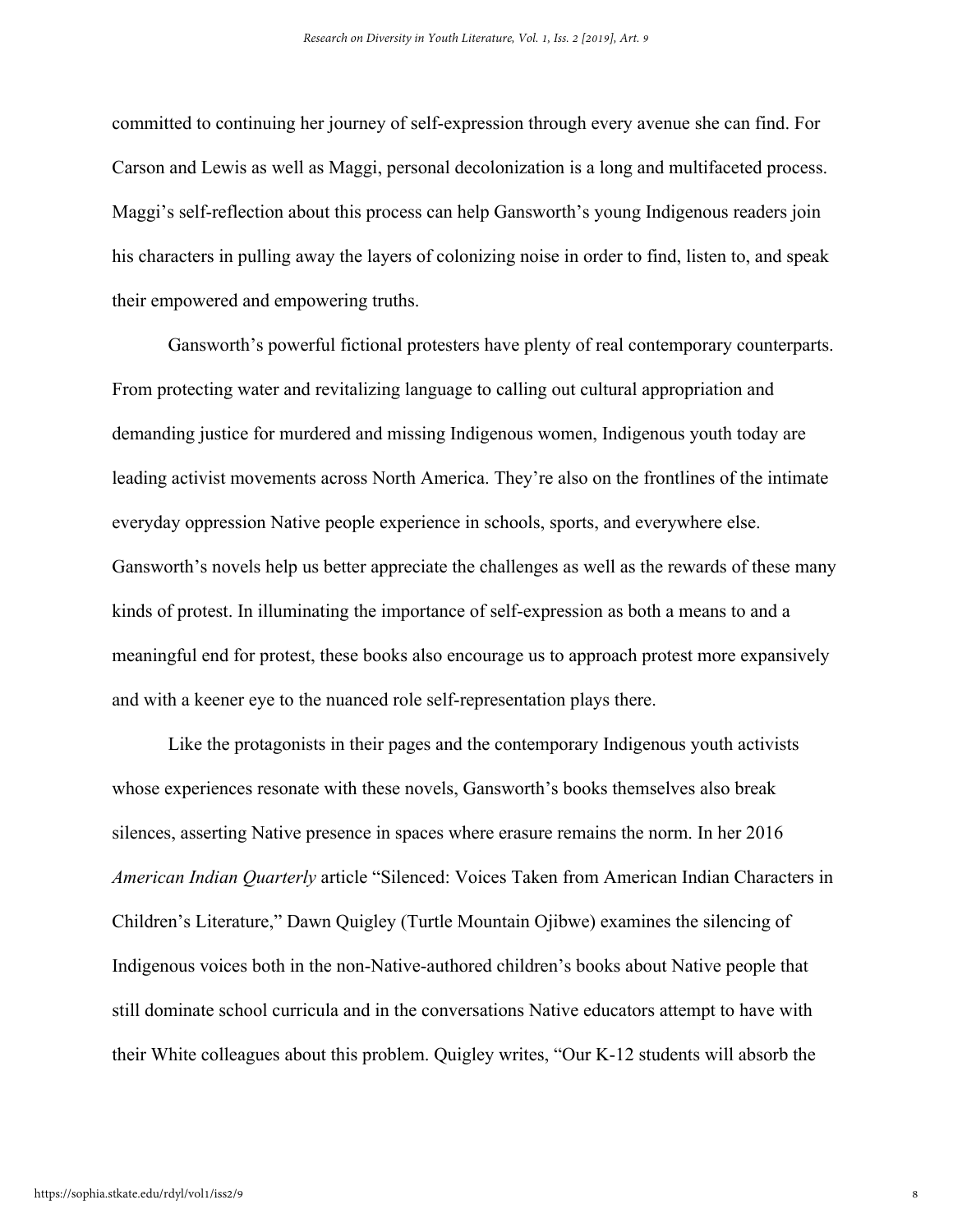perception of American Indians by the books they read in school. It's no wonder, then, that many children believe Indigenous people are either noble savages, silent 'squaws', or, worse, dead remnants of history" (369). Aligning herself with Debbie Reese and Laura Beard, Quigley asserts, "educators must select texts that reflect an accurate view of American Indian characters" (369). She further argues, "To accurately teach about a culture, one needs to access and study works *by* authors from the culture; one who has a lived experience is the one to authentically present the culture and is best able to give a voice to a character" (369, emphasis in original).

Gansworth gives us characters—Lewis, Carson, and Maggi—who are empowered through the process of finding their voices. They eloquently speak out against dominant representations of Indigenous people used to justify exclusion, exploitation, and violence. And they speak up for the resilience, vibrancy, and beauty in themselves and in their Tuscarora nation. As characters in young adult literature, their voices also speak into the silence that, as Quigley observes, still pervades the children's literature and education landscape. This silence dominates despite there being plenty of great Indigenous-authored children's and YA texts available, texts Quigley and Reese promote on their respective blogs. By sharing not just one but three compelling Indigenous voices through his distinctive young narrators, Gansworth reveals the multifaceted power of Indigenous narratives and leaves readers thirsting for more.